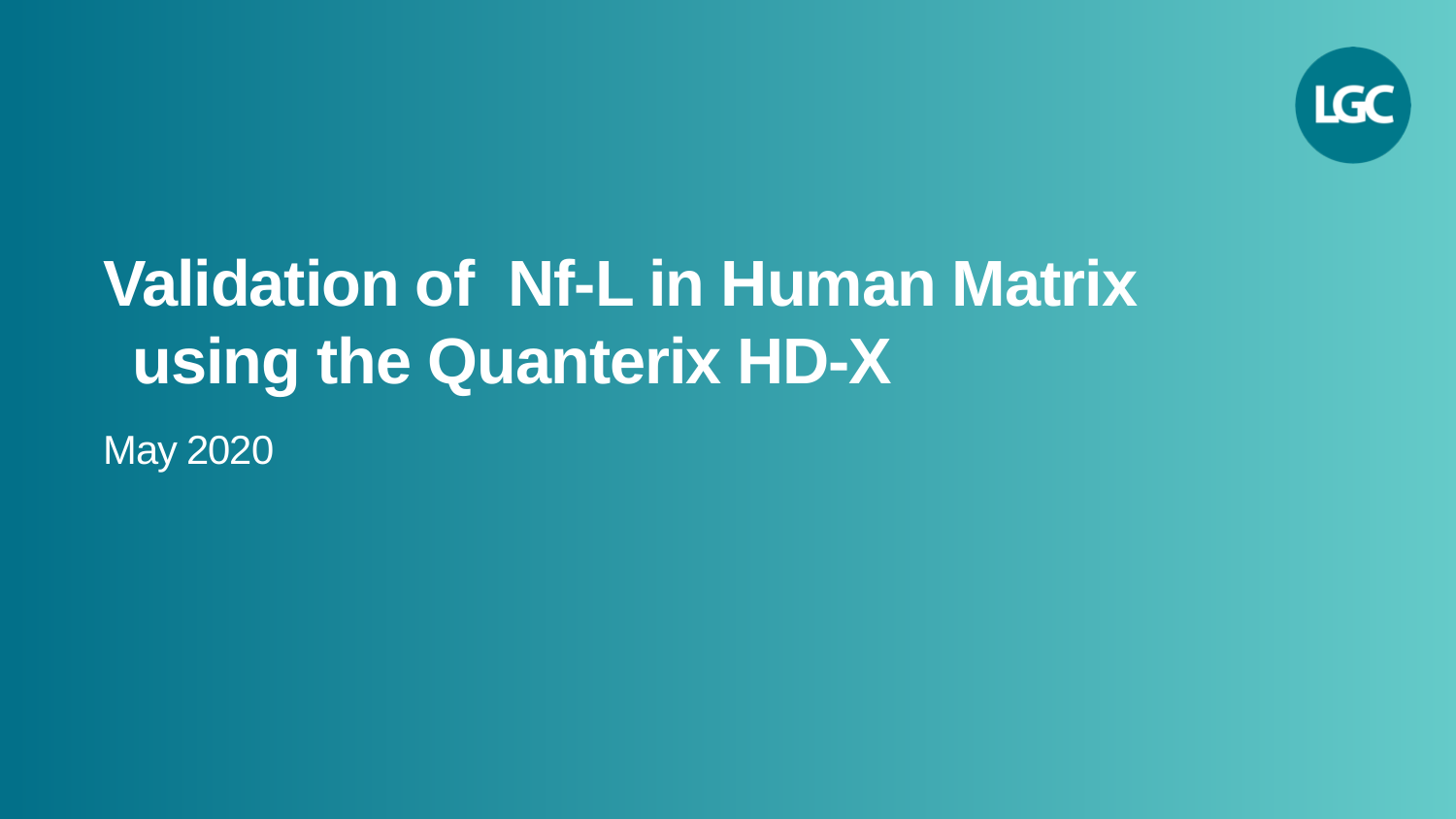## **Validation of Nf-L in Human Matrix using the Quanterix HD-X**



*LGC has successfully completed a validation of Neurofilament-Light (Nf-L) in healthy human serum and plasma on one of Europe's first fully validated and compliant HD-X systems*



#### **Summary of System**

- **Ultra-sensitive, sub pg/mL levels of detection**
- **High throughput analysis of >500 samples per day**
- **Fully validated methods performed in less than two weeks**
- **Customisable assay format with fast development potential**
- **Multiplexing capabilities of up to 6 biomarkers**
- **Biomarker/PD and PK applications**
- **A wide range of >80 biomarker and seven multiplex kits available**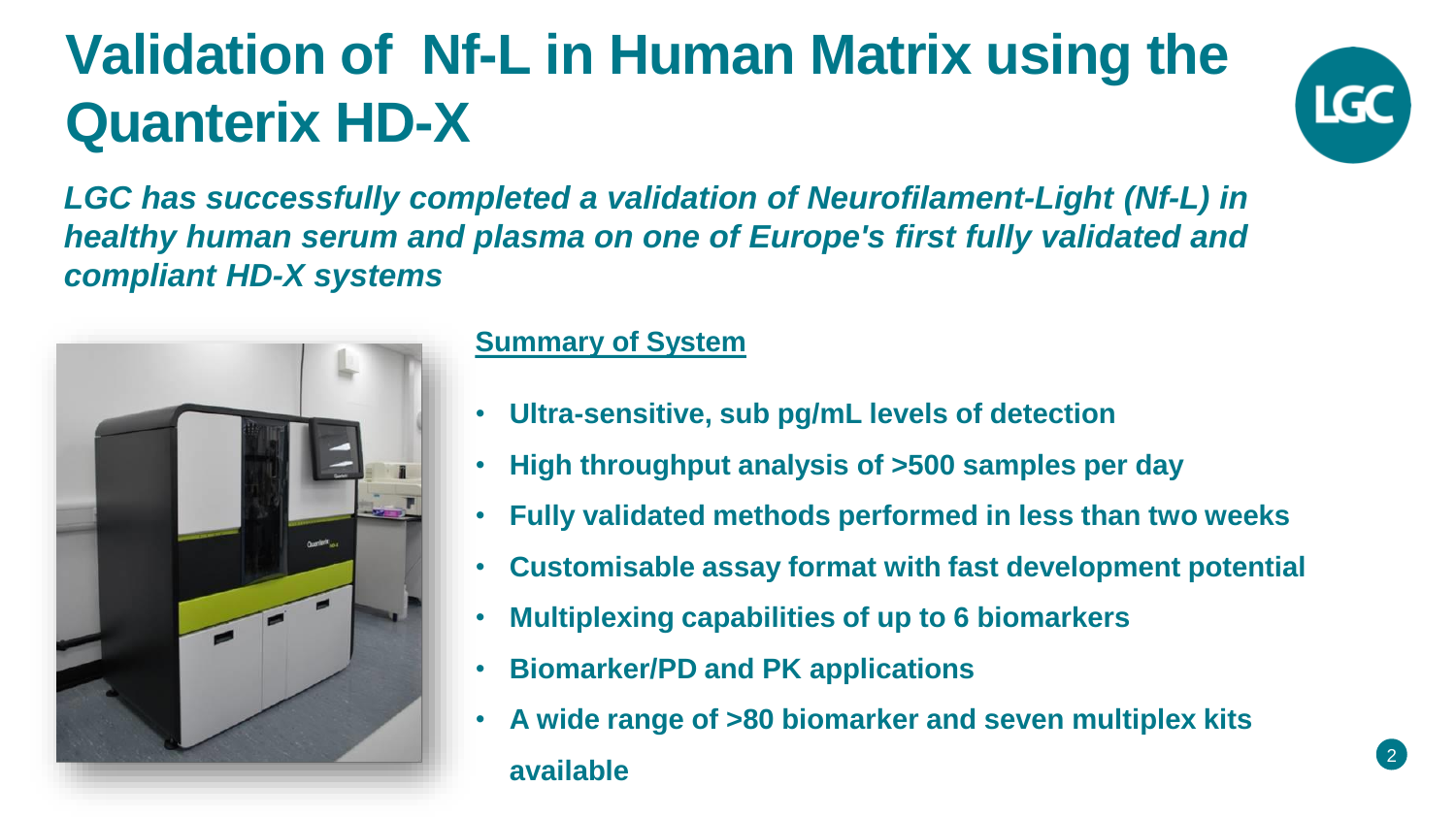## **Summary of Validation**



• **Validation of healthy plasma and serum completed in nine days (pending LTS)**

| <b>Parameter Assessed</b>                             | <b>Outcome</b>                                                                                                                                                 | <b>Successful</b> |
|-------------------------------------------------------|----------------------------------------------------------------------------------------------------------------------------------------------------------------|-------------------|
| Six P&A runs using three analysts                     | Inter-assay precision of ~5% across five QC levels                                                                                                             |                   |
| Curve and weighting assessment                        | Statistical assessment of curve fit on six P&A runs concluded that a<br>5PL 1/Y2 weighting was optimal                                                         |                   |
| Suitability for singlicate assessment                 | Singlicate analysis can be completed on both serum and plasma                                                                                                  |                   |
| Multiplate analysis                                   | Instrument can run at full capacity (288 samples) across the validated<br>range with acceptable precision and accuracy                                         |                   |
| Kit lot to lot variation                              | Lot to lot assessment completed and minimal bridging will be required<br>when changing kit lots during sample analysis studies                                 |                   |
| 6 X freeze/thaw and 2hr room<br>temperature stability | Both assessment acceptable with minimal variation seen                                                                                                         |                   |
| Matrix effects - Haemolysed and<br>Lipaemic samples   | No evidence of matrix effects from endogenous QCs at expected<br>sample concentrations                                                                         |                   |
| Parallelism of endogenous samples                     | Acceptable parallelism of 2-fold in both serum and plasma. This can<br>be extended with incurred samples. All samples expected to come in<br>with MRD (4-fold) |                   |
| LTS of up to one year pending                         | To be tested at one month, three months and one year at both -80°C<br>and $-20^{\circ}$ C                                                                      | Pending           |

 $3<sup>2</sup>$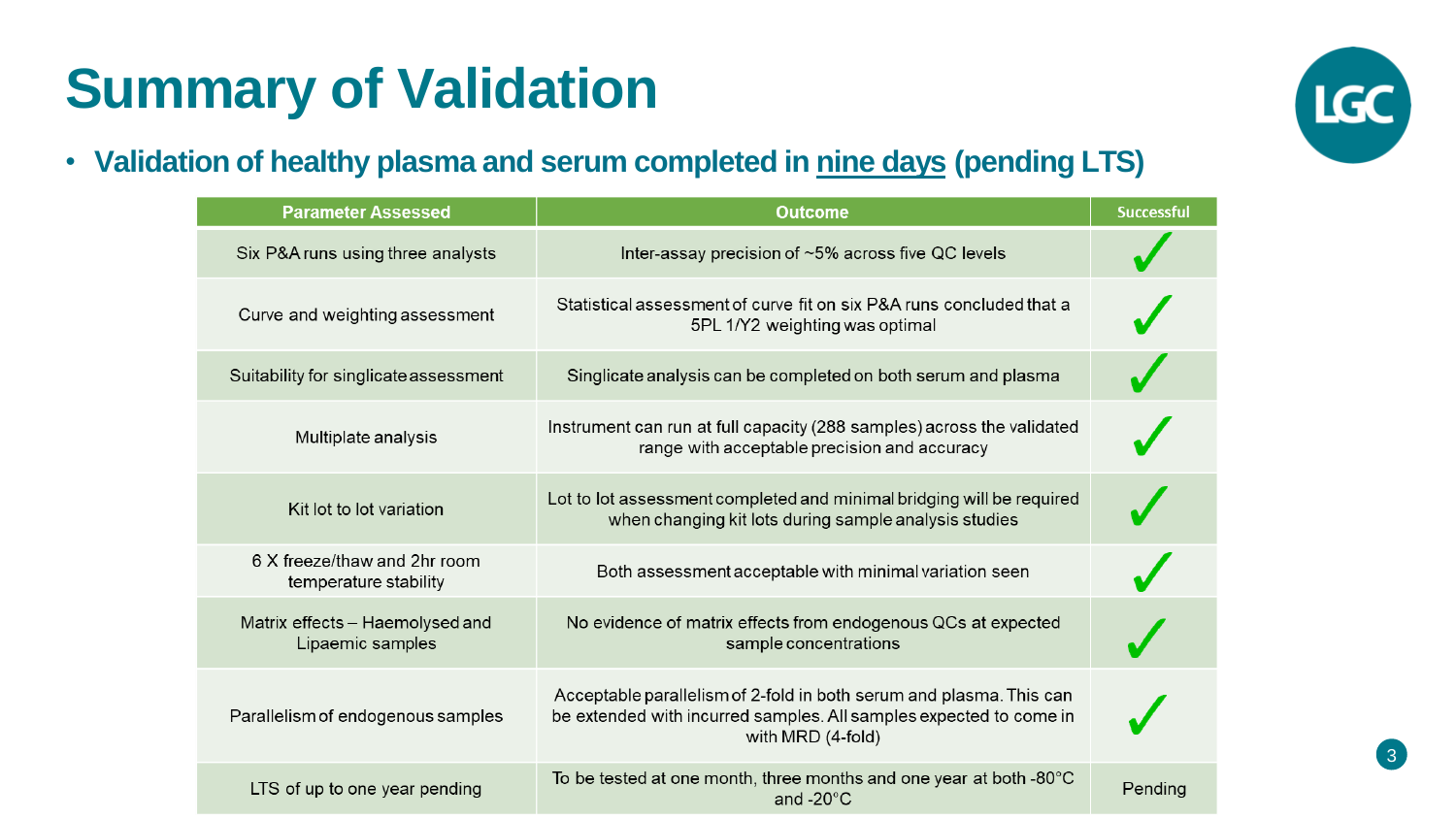#### **What this method offers:**



- **Nf-L analysis for both healthy human serum and plasma samples across a wide dynamic range on a fully validated and compliant system**
- **Potential for up to 2500 samples per week analysed in our laboratory**
- **Minimal to no failures expected as a result of high kit reproducibility and platform reliability**
- **Minimal hands on time required so data processing timelines reduced**
- **Dedicated high capacity sample management and logistics team**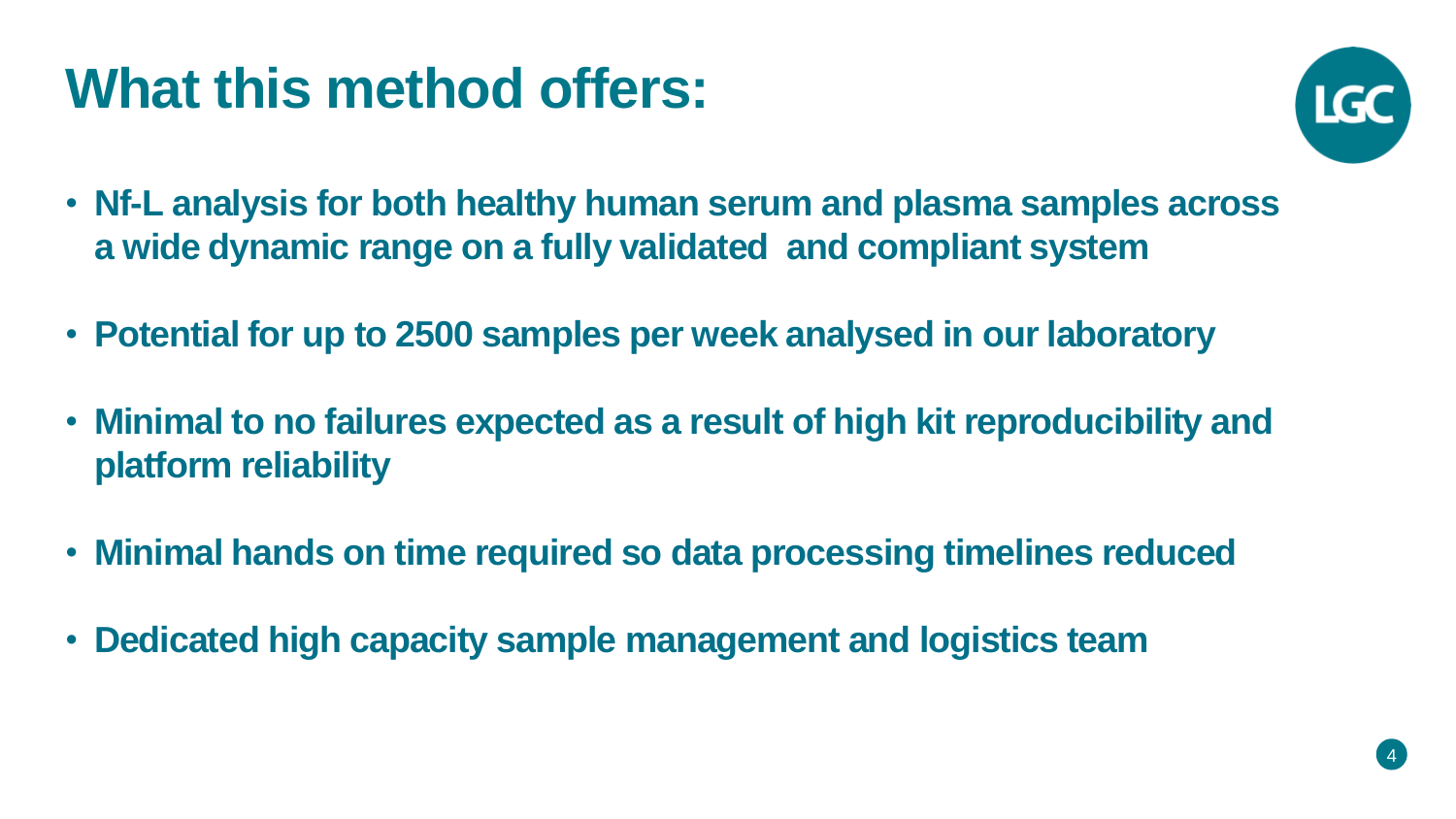

### **Validation Results**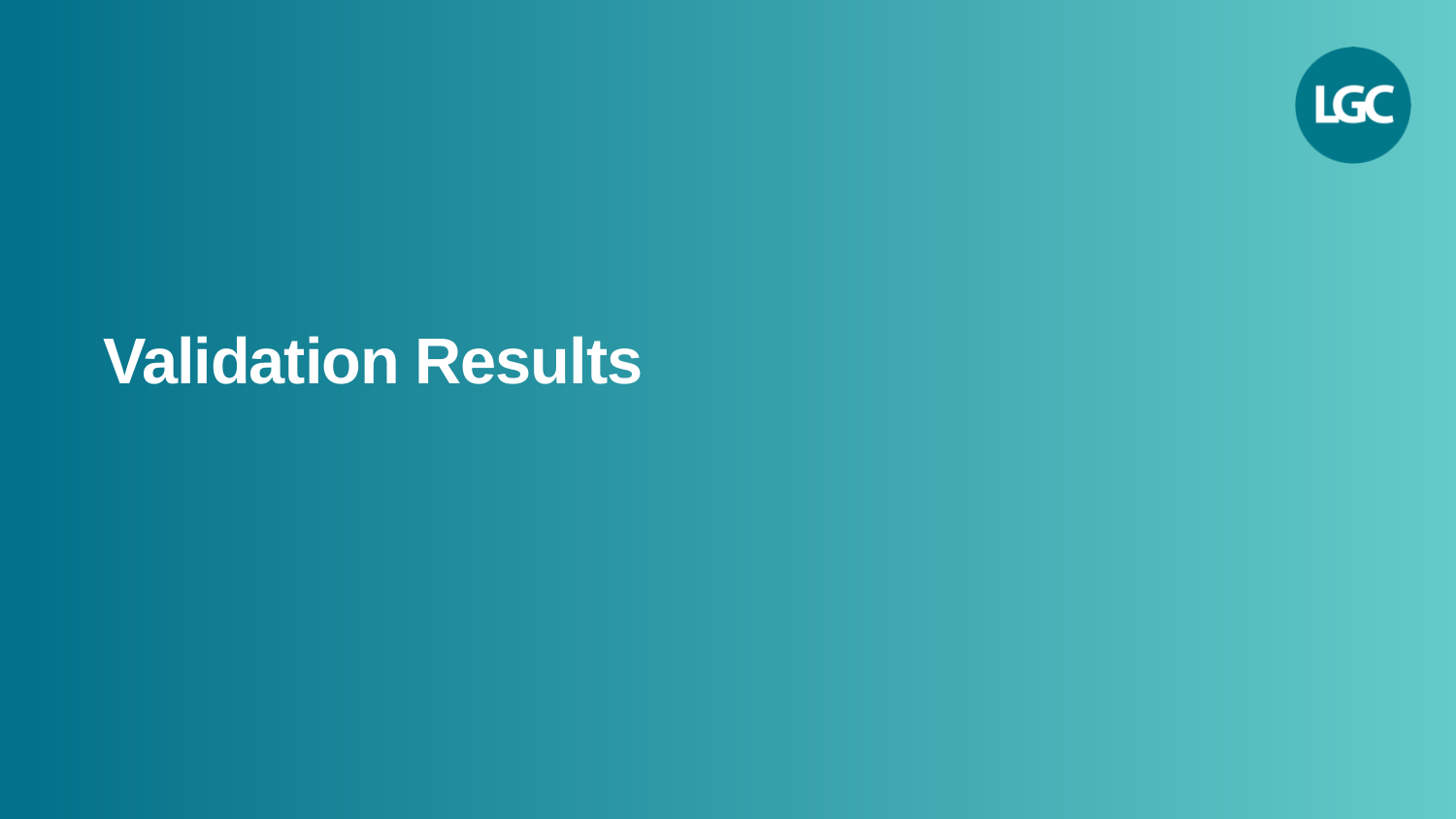#### **Nf-L calibrator results:**



| <b>Calibration model:</b>          |                                                 |
|------------------------------------|-------------------------------------------------|
| <b>Fit</b>                         | 5 parameter (auto estimate)                     |
| Weighting                          | 1/Y <sup>2</sup>                                |
| <b>Assay calibration range</b>     | Kit lot specific:                               |
|                                    | 502183: 0.461 to 415 pg/mL                      |
|                                    | 501998: 0.471 to 453 pg/mL                      |
|                                    | 502186: 0.525 to 561 pg/mL                      |
| <b>Sample volume</b>               | 334 µL                                          |
| <b>Upper limit of quantitation</b> | 123 pg/mL (Serum ULQC), 106 pg/mL (Plasma       |
|                                    | ULQC). Upper calibration range is kit specific. |
| <b>Lower limit of quantitation</b> | 2.34 pg/mL (Serum LLQC), 2.34 pg/mL (Plasma     |
|                                    | LLQC), Lower calibration range is kit specific. |
| <b>MRD</b> in sample diluent       | 4 fold (performed on instrument)                |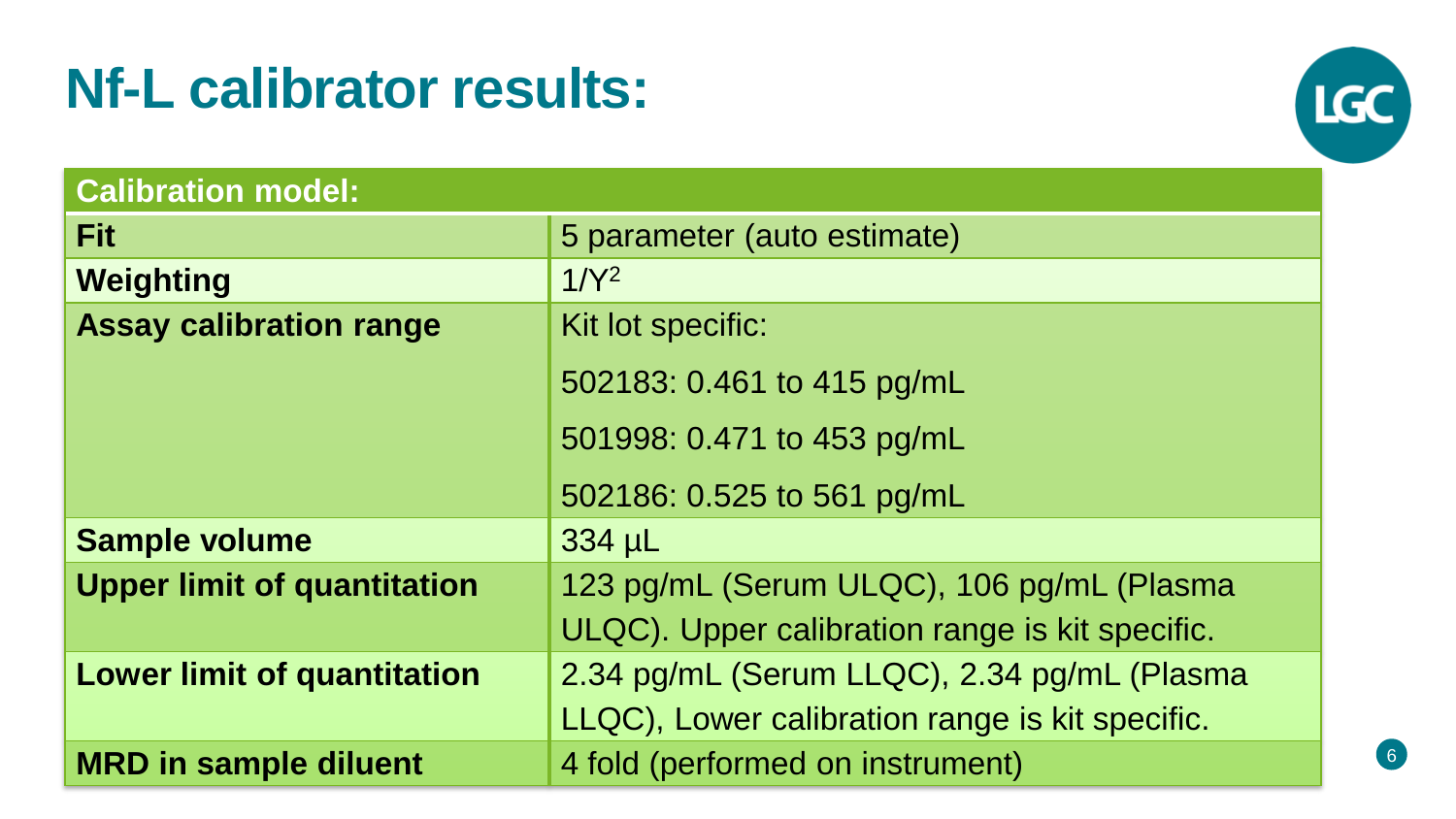#### **Nf-L calibrator performance:**



|                      | <b>Cal B</b> | Cal C  | <b>Cal D</b> | <b>Cal E</b> | <b>Cal F</b> | <b>Cal G</b>   | <b>Cal H</b> |
|----------------------|--------------|--------|--------------|--------------|--------------|----------------|--------------|
| pg/mL                | 0.461        | 1.20   | 3.87         | 11.8         | 40.2         | 115            | 415          |
| Mean                 |              |        |              |              |              |                |              |
| <b>Concentration</b> | 0.467        | 1.19   | 3.94         | 11.9         | 40.1         | 115            | 419          |
| <b>Found (pg/mL)</b> |              |        |              |              |              |                |              |
| Inter-run %CV        | 6.2          | 6.2    | 3.8          | 3.4          | 5.1          | 3.6            | 7.6          |
| Inter-run %RE        | 1.3          | $-0.8$ | 1.8          | 0.8          | $-0.2$       | $\overline{0}$ |              |
| n                    | 32           | 32     | 32           | 32           | 32           | 30             | 32           |

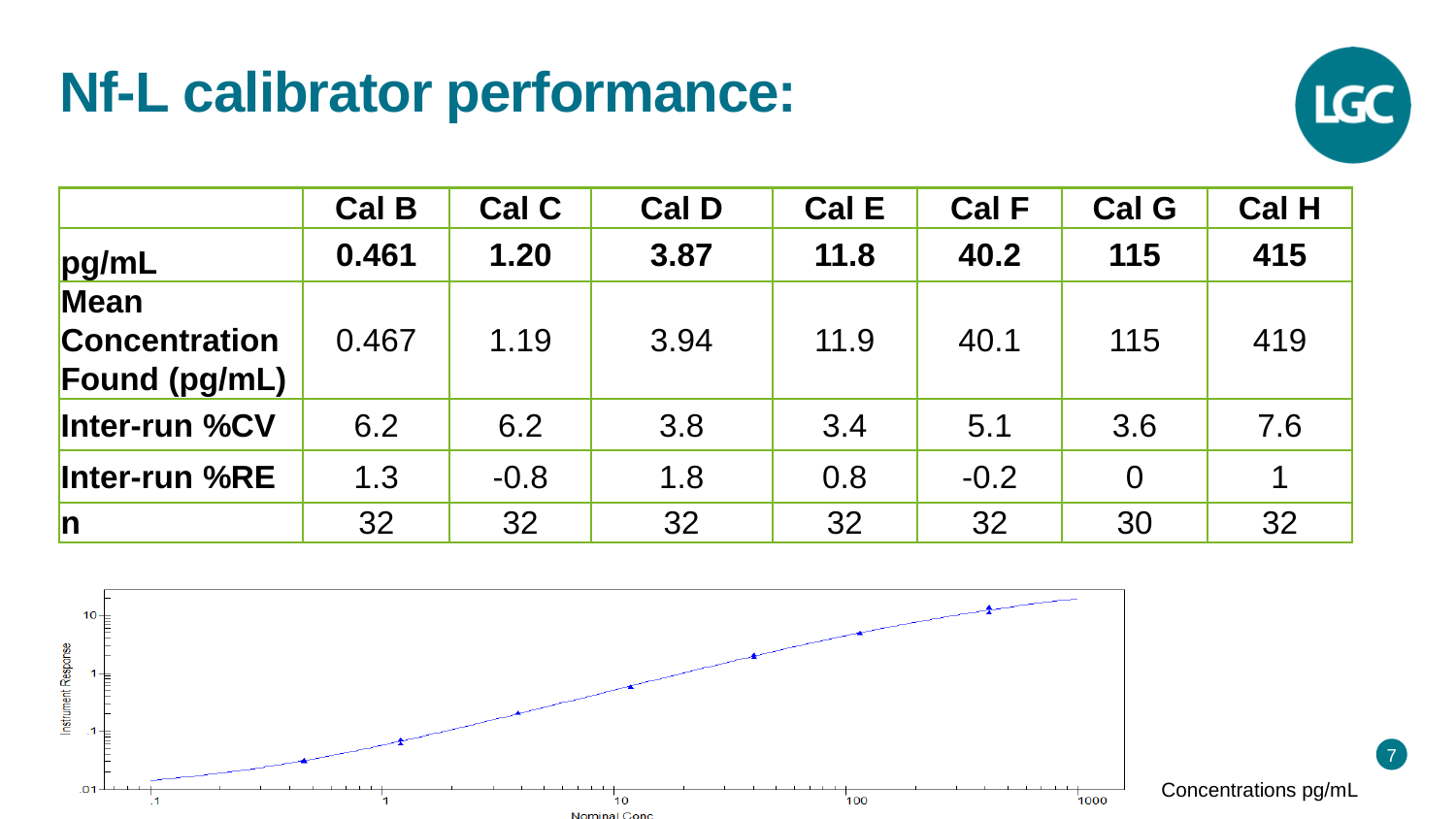#### **Serum and Plasma QC P&A Performance:**

| QC          | <b>Serum</b><br>conc<br>(pg/mL) | <b>Intra</b><br>%CV | <b>Inter</b><br>%RE | <b>Inter</b><br>%CV | <b>Plasma</b><br>conc<br>(pg/mL) | <b>Intra</b><br>%CV | <b>Inter</b><br>%RE | <b>Inter</b><br>%CV |
|-------------|---------------------------------|---------------------|---------------------|---------------------|----------------------------------|---------------------|---------------------|---------------------|
| <b>LLQC</b> | 2.34                            | $\leq 9.6$          | $-3.8$ to $7.7$     | $\leq 6.2$          | 2.34                             | $\leq 9.6$          | $-5.6$ to 3.4       | $\leq 6.3$          |
| <b>LQC</b>  | 5.34                            | $\leq 6.9$          | $-5.8$ to 8.1       | $\leq 6.8$          | 4.22                             | $\leq 8.4$          | $-6.4$ to 4.7       | $\leq 5.1$          |
| <b>MQC</b>  | 12.8                            | $\leq 5.1$          | $-4.7$ to 6.3       | $\leq 4.5$          | 5.68                             | $\leq 9.0$          | $-4.0$ to 3.7       | $\leq 5.3$          |
| <b>HQC</b>  | 38.9                            | $\leq 6.7$          | $-4.4$ to 2.8       | $\leq 4.2$          | 33.6                             | $\leq 5.5$          | $-3.0$ to 2.1       | $\leq 3.6$          |
| <b>ULQC</b> | 123                             | $\leq 5.2$          | $-4.1$ to 4.1       | $\leq 4.3$          | 106                              | $\leq 7.8$          | $-8.3$ to 8.5       | $\leq 7.0$          |
| Kit 1       | 3.95                            | $\leq 8.9$          | $-9.2$ to $15.0$    | $\leq 7.6$          | N/A                              |                     |                     |                     |
| Kit 2       | 158                             | $\leq 4.9$          | $-11.0$ to 5.5      | $\leq 5.8$          |                                  |                     |                     |                     |

Concentrations are whole matrix equivalent (1 in 4 MRD in assay)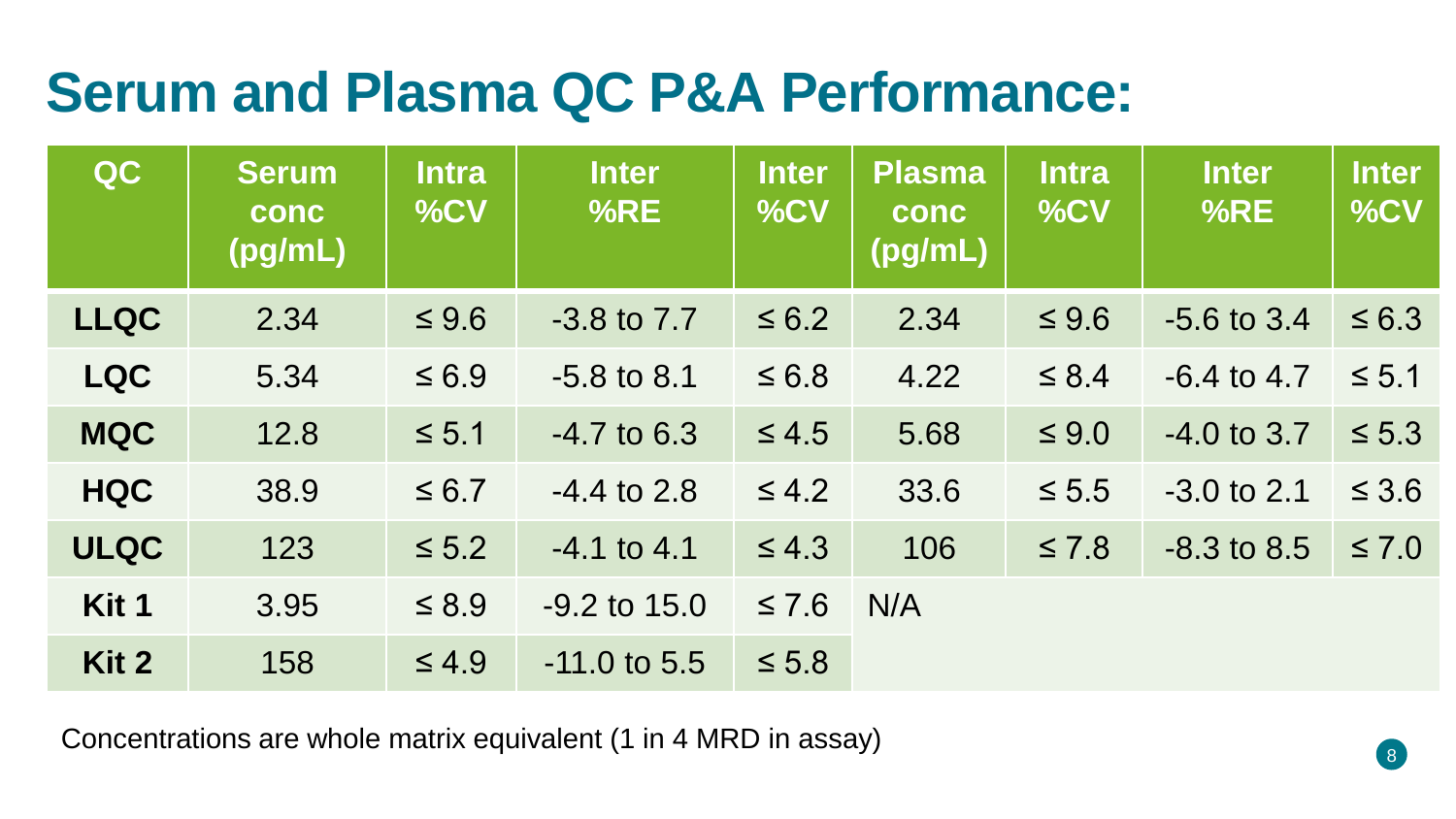#### **Matrix Effects:**



| <b>Serum</b>                                                          | <b>Plasma</b>                                                          |
|-----------------------------------------------------------------------|------------------------------------------------------------------------|
| <b>Haemolytic LQC:</b><br>Run 1: 36.6%<br>Run 2: 7.3%<br>Run 3: 19.3% | <b>Haemolytic LQC:</b><br>Run 1: 32.9%<br>Run 2: 16.0%<br>Run 3: 14.8% |
| Therefore pass based on 2/3                                           | Therefore pass based on 2/3                                            |
| Haemolytic MQC: ≤6.9% RE                                              | Haemolytic MQC: ≤10.8% RE                                              |
| Lipeamic LQC: ≤12.4% RE                                               | Lipeamic LQC: ≤5.6% RE                                                 |
| Lipeamic MQC: $\leq 8.0\%$ RE                                         | Lipeamic MQC: $\leq 3.0\%$ RE                                          |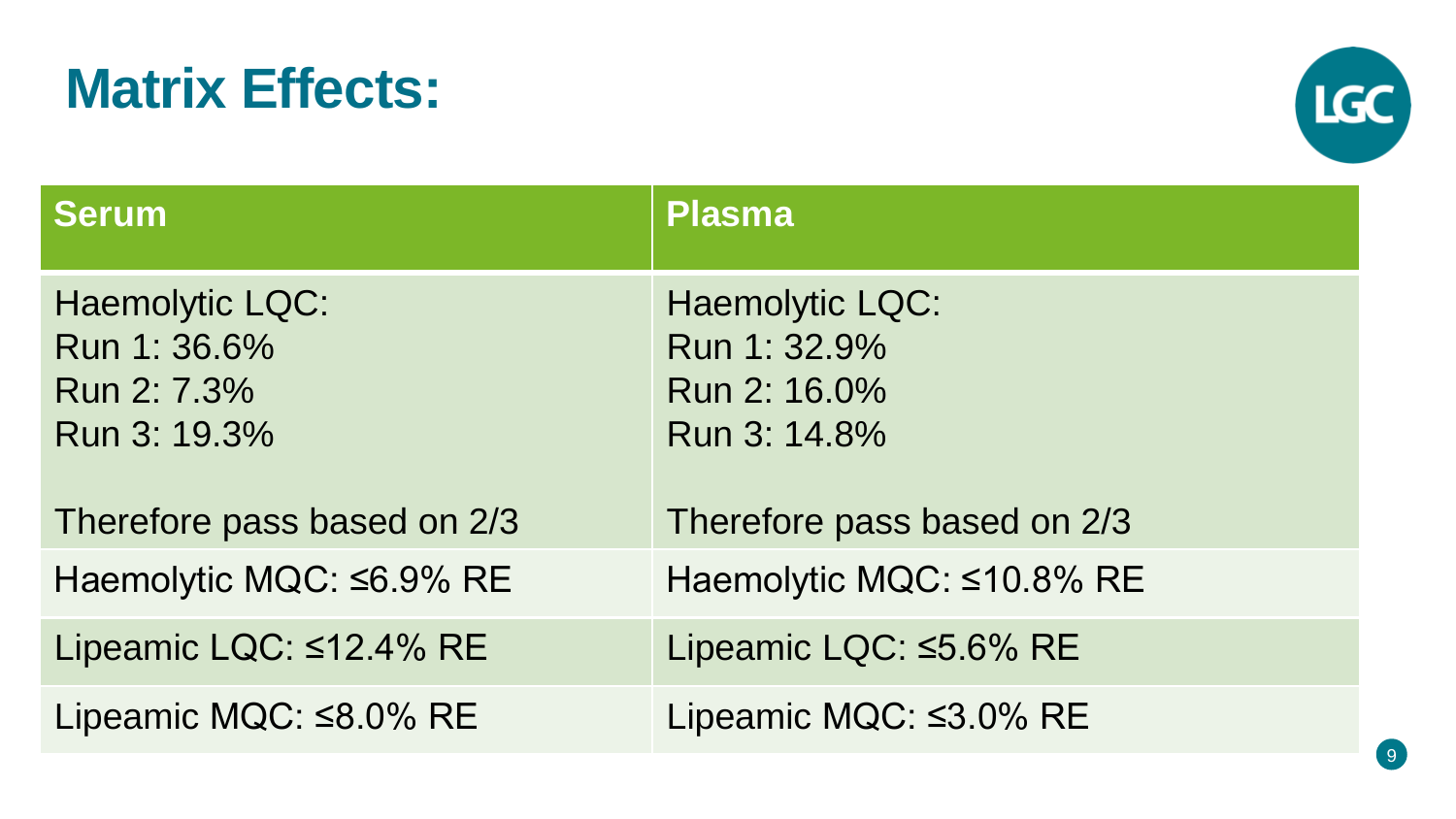#### **Serum Plasma**

- 3 of 5 individuals ≤19.7% RE when diluted 16 fold (including MRD)
- 5 of 5 individuals ≤15.8%RE when diluted 8 fold (including MRD)
- 3 of 3 individuals ≤14.4%RE when diluted 8 fold (including MRD)



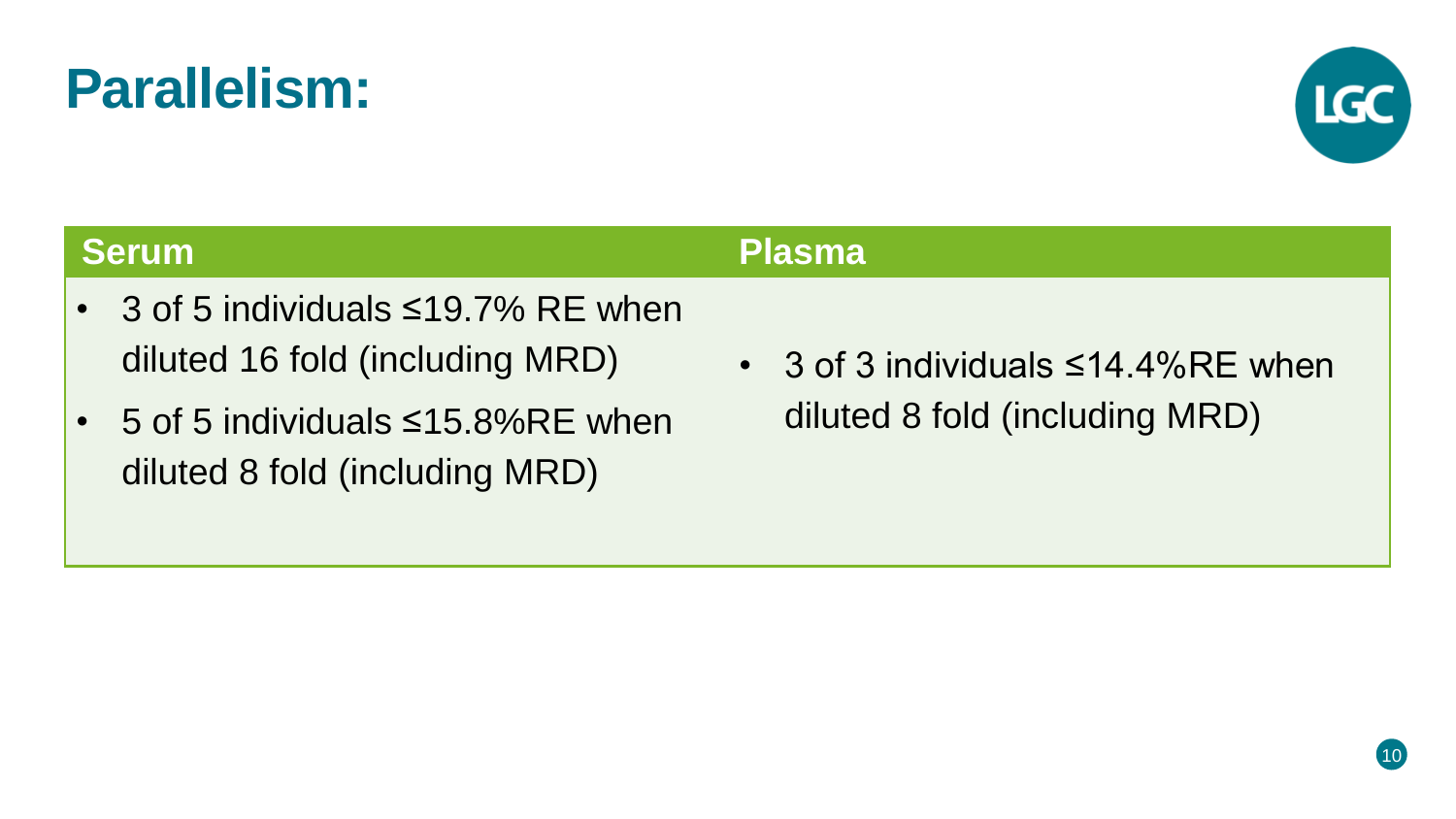



|                | <b>Serum</b> |        | <b>Plasma</b> |        |  |
|----------------|--------------|--------|---------------|--------|--|
|                | %CV          | %RE    | %CV           | %RE    |  |
| <b>LQC RT</b>  | 5.4          | $-3.6$ | 8.2           | 5.7    |  |
| <b>MQC RT</b>  | 3.3          | $-3.1$ | 1.2           | $-1.6$ |  |
| <b>LQC 6FT</b> | 2.0          | 1.6    | 5.2           | 1.4    |  |
| <b>MQC 6FT</b> | $-6.0$       | $-0.8$ | 0.0           | 4.2    |  |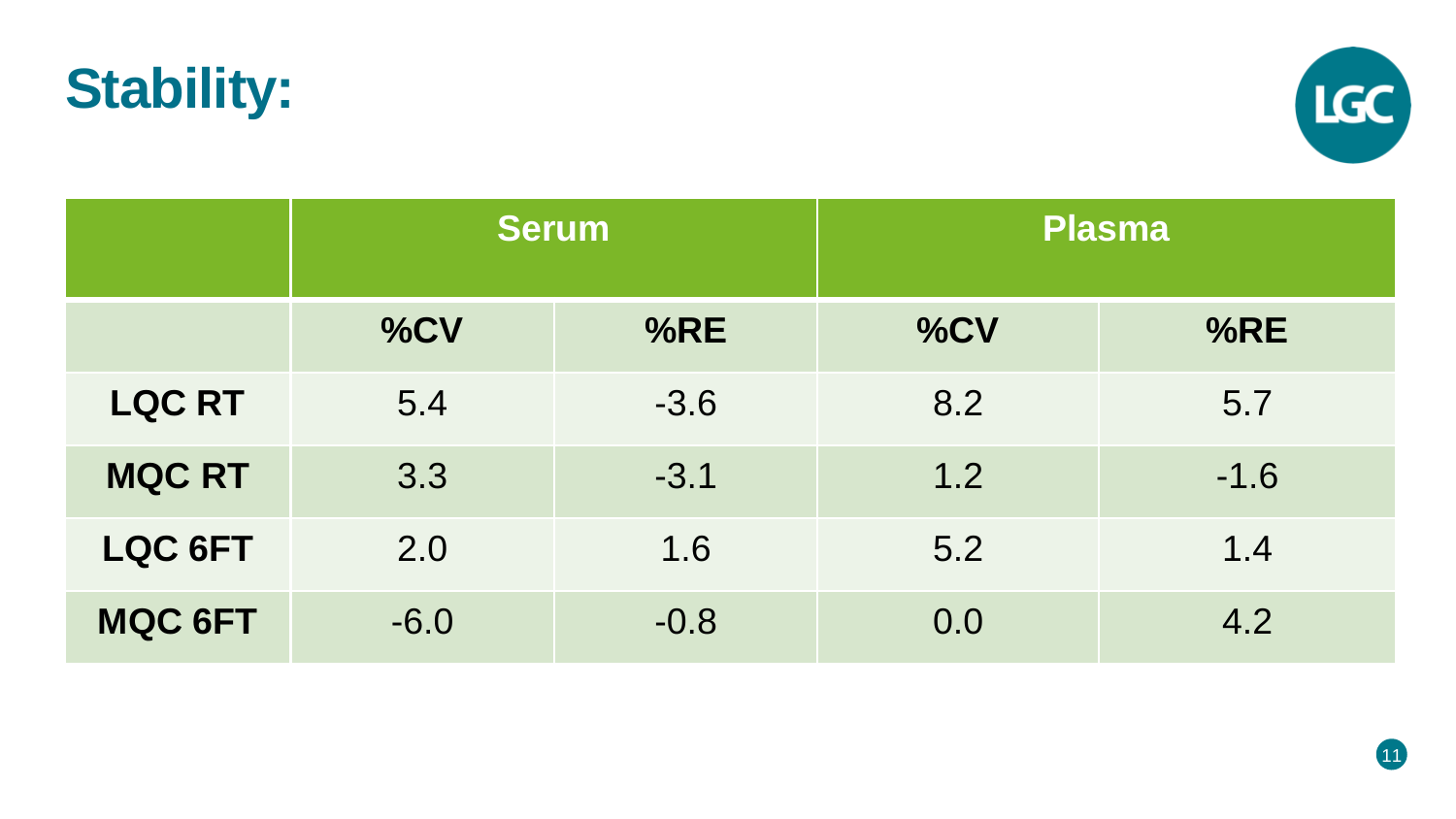#### **Kit Lot to Lot Variation v Established P&A Concentrations:**



|             | <b>Serum</b>     |                  | <b>Plasma</b>    |          |  |
|-------------|------------------|------------------|------------------|----------|--|
|             | <b>Lot 2 %RE</b> | <b>Lot 3 %RE</b> | <b>Lot 2 %RE</b> | Lot 3%RE |  |
| <b>LLOQ</b> | 7.3              | $-2.6*$          | 12.4             | $-1.3*$  |  |
| <b>LQC</b>  | 12.7             | $-2.2$           | 17.3             | $0.0*$   |  |
| <b>MQC</b>  | 9.4              | $-9.4$           | 19.0             | $-2.6$   |  |
| <b>HQC</b>  | 6.7              | $-2.1$           | 4.8              | $-8.3$   |  |
| <b>ULQC</b> | 8.0              | 0.0              | 4.8              | $-4.0$   |  |

\*Extrapolated BLQ result. Lowest point deactivated in run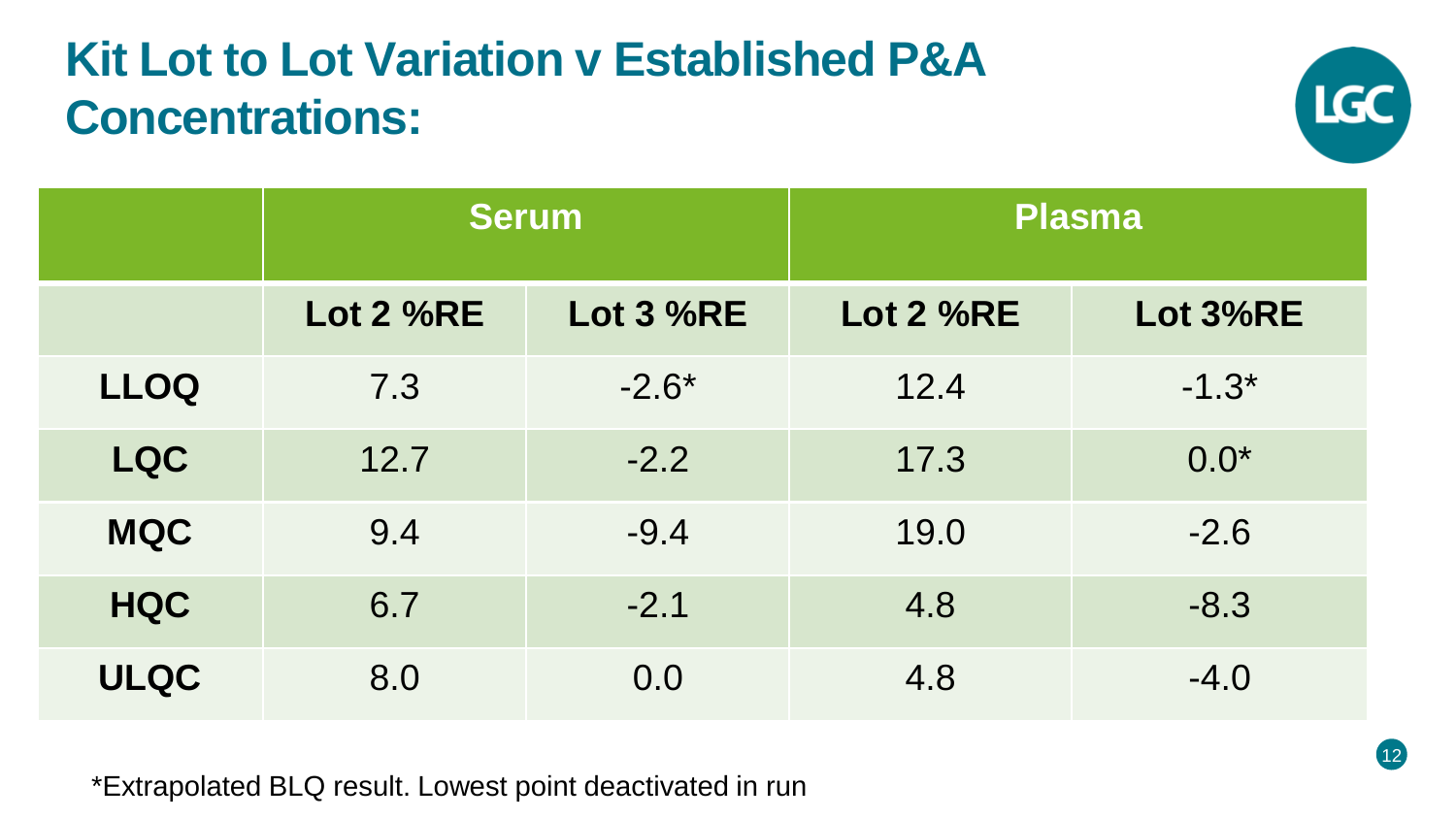#### **Singlicate Analysis:**



|            | <b>Serum</b>        | <b>Plasma</b>       |  |  |
|------------|---------------------|---------------------|--|--|
|            | %RE to Duplicate QC | %RE to Duplicate QC |  |  |
| <b>LQC</b> | $-16.5$ to $-4.3$   | $-7.3$ to 10.3      |  |  |
| <b>MQC</b> | 5.5 to 10.2         | $-4.0$ to $7.6$     |  |  |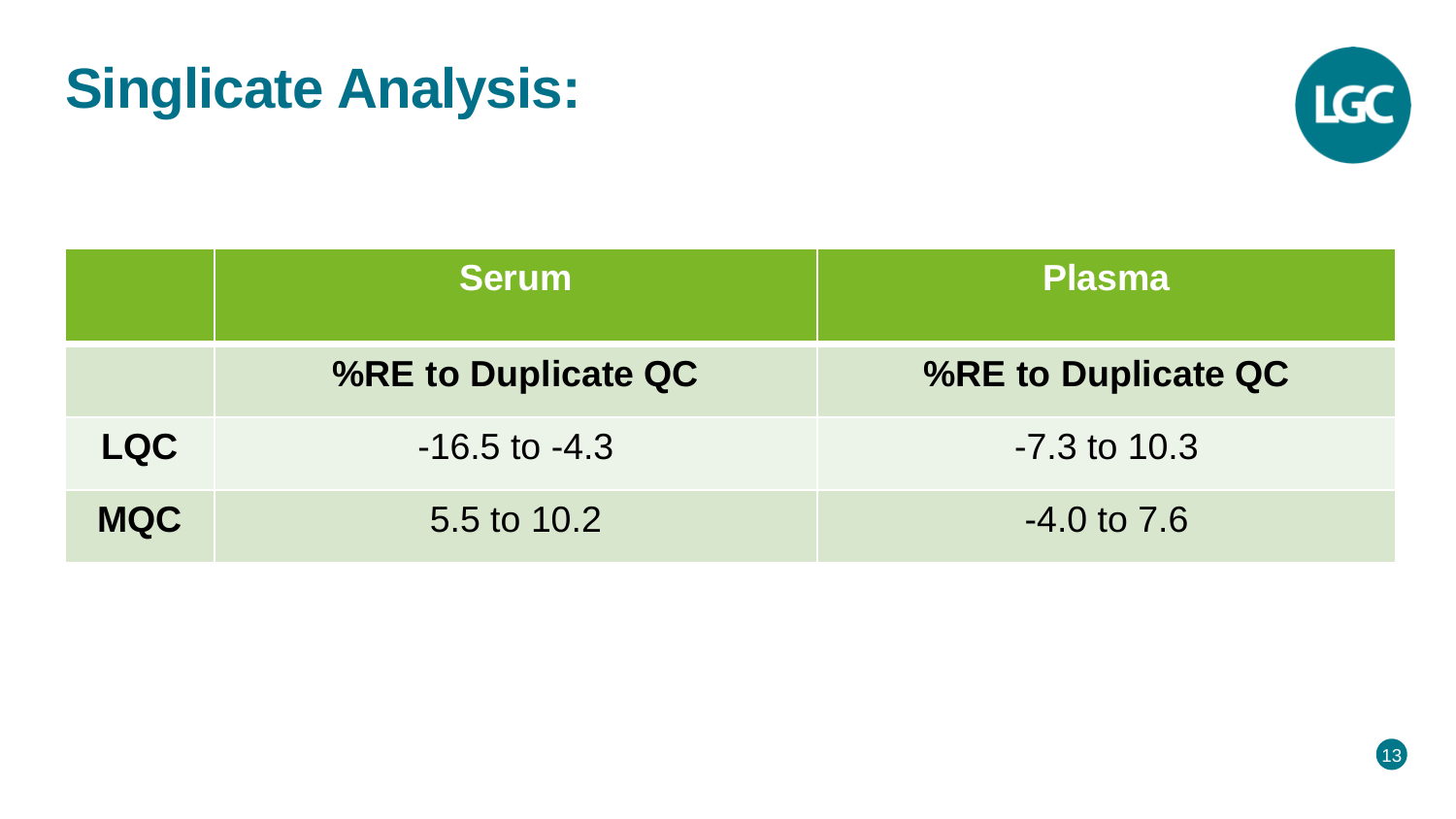### **Multi-plate Stability:**

**Performed using three replicate plates and assessing duplicate QC samples across the plate expanse. Stability assessed of the mean concentration versus theoretical concentration.**



|            | <b>Serum</b> |        | <b>Plasma</b> |     |  |
|------------|--------------|--------|---------------|-----|--|
|            | %CV          | %RE    | %CV           | %RE |  |
| <b>LQC</b> | 3.7          | 2.4    | 10.7          | 4.7 |  |
| <b>MQC</b> | 1.2          | $-1.6$ | 5.8           | 7.7 |  |
| <b>HQC</b> | 1.6          | $-3.6$ | 4.8           | 3.0 |  |